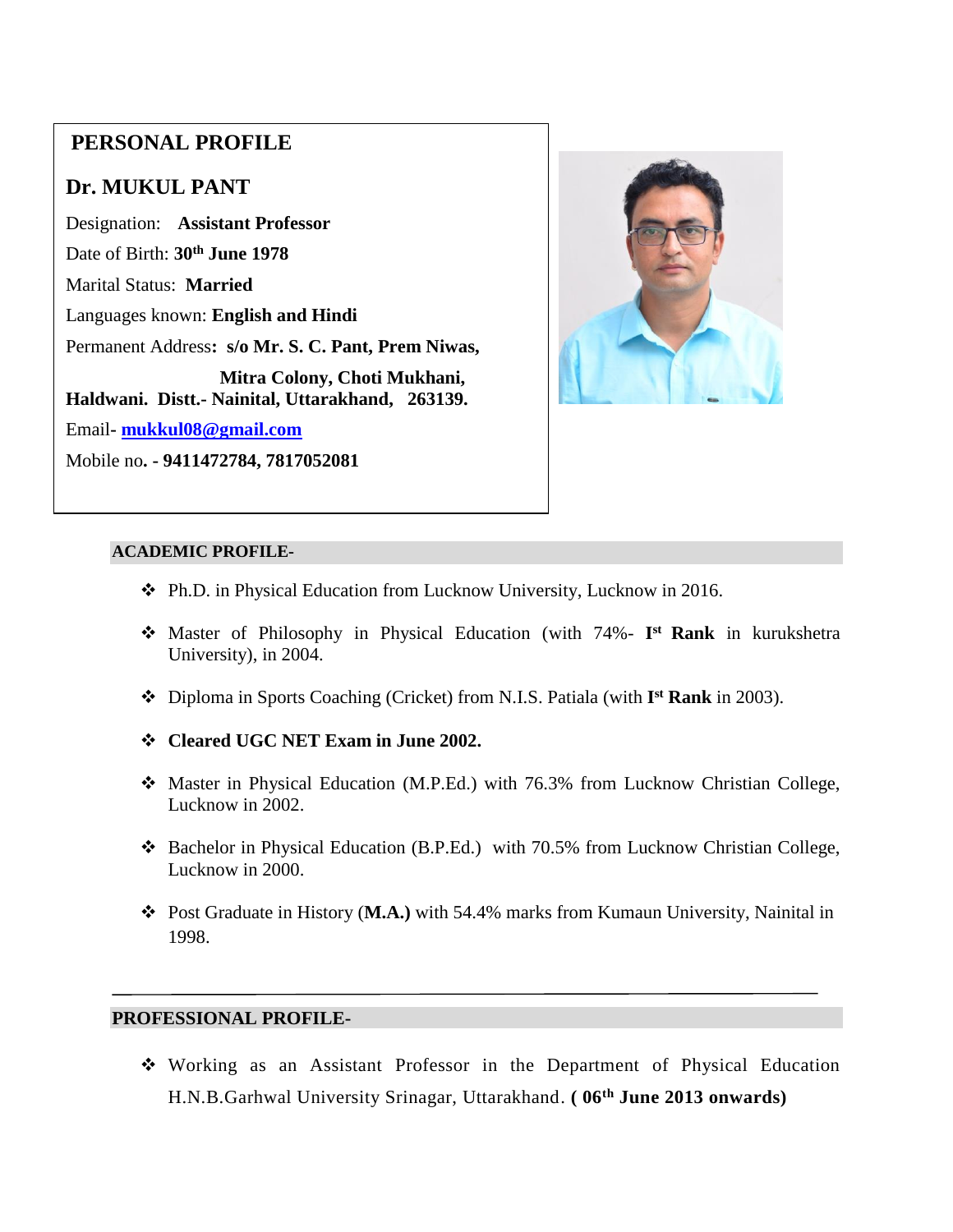- Worked as **Lecturer (contractual basis)** in the Dept. of Physical Education at the **Gurukul Kangri University Haridwar, C.C.S.University Meerut (U.P.), Gramyanchal Mahavidyalaya Haidergarh (U.P.), & H.N.B.Garhwal University Srinagar (U.K.) (25th Aug 2003 to 06th June 2013).**
- **Member of selection and coaching team for various University cricket teams.**
- **Represented Kumaun University Men's Cricket Team from session1996-1998.**
- Acted as an Incharge of the Department of Physical Education, HNB Garhwal University, Srinagar from session 2006-07 to 2015- 16.
- Presently holding the position of H.O.D.(I/C) Department of Physical Education from 29<sup>th</sup> June 2020 onwards.
- Assumed the position of Sports Secretary of Birla Campus, Srinagar from session 2015-16 to 2017-18
- Acted as an ADWS in DSW board of the University from year Jan. 2015 to March 2018.
- $\div$  Holding the position of a Proctor in Proctor Board of the University from April 2018 onwards.

### **RESEARCH INTEREST& GAME SPECIALISATION-**

- **Sports Training**
- **Sports Psychology**
- **Cricket**